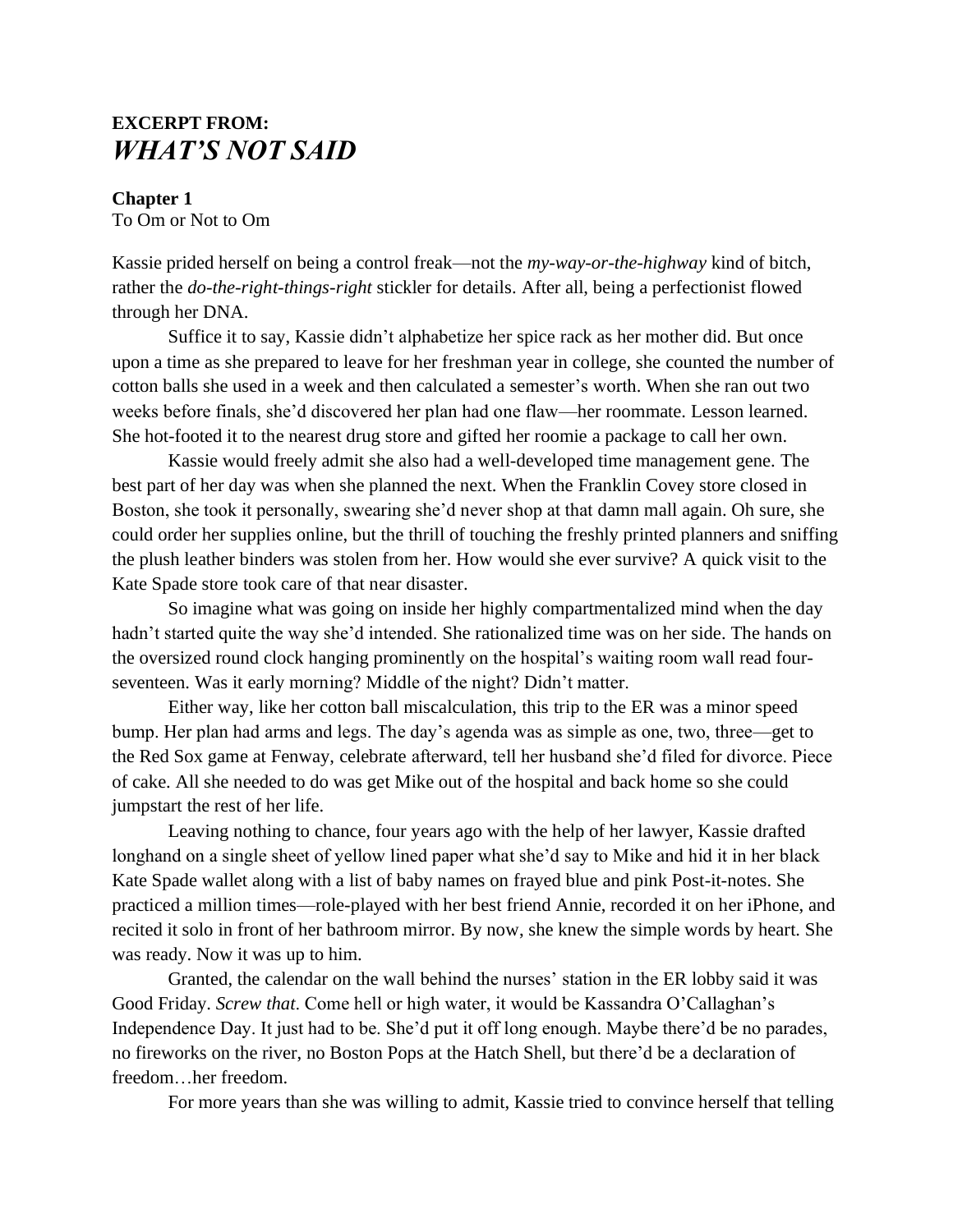her husband she wanted a divorce shouldn't be so distressing. After all, she was a mature woman, a successful marketing executive in her own right. Throughout her career, she'd handled many thorny interactions—money-grubbing ad agencies, arrogant creative directors, egotistical copywriters. To her credit, she'd confronted every business challenge thrown at her and triumphed, most of the time anyway.

Kassie's professional, confident persona was merely that—a mask she'd perfected throughout three decades of climbing the corporate ladder with its discrimination and bosses who relished the bar, both drinking at it and moving it. This was contrary to her personal life where she avoided conflict, especially when it came to Michael Ricci. Ever since he was her Italian professor in college, she approached him with deference, expecting him to grade her every performance. And grade her he did, as a student, a lover, a wife.

"Sometimes I think you leave your brain at the office," was a Mike-ism Kassie heard way too often.

Would that be his reaction to her news? Would he take her seriously? Did couples who were married three decades, *a.k.a. forever*, get divorced or did they just suck it up and choose to live together separately?

Had he been unfaithful? Sometimes she'd wished he had been. At least that would mean Mike was passionate about something, if not her.

Would he be surprised? Or maybe he'd be relieved. It was no secret their relationship began deteriorating a few years after they married, after the miscarriage. Kassie spent much of the first half of their marriage trying to save it, and most of the second half trying to escape it.

Several years ago, well at least over the last four to be sure, she'd start each year with one goal: get the hell out. And then something unpredictable, either work or family related, derailed her, making her put off what she knew deep in her heart and soul she had to do.

"Coward," Annie had said over and over and over.

"No, just waiting for the opportunity. When it knocks, I'll be ready. You'll see." Kassie would say, wagging her finger.

To stay motivated, she established annual mini bargains. If she filed for divorce, she'd buy a new car, or a diamond ring, or take a cruise around the world. Yet, even her mind games hadn't worked.

Motivation wasn't the issue. There were other barriers to exit. She and Mike weren't getting any younger. Both were middle aged, though he had ten years on her. They'd spent more than half of their lives putting up with each other's quirks. Change wasn't in their vocabulary.

Yet Kassie believed Mike deserved to find someone he'd smile at when he woke up in the morning, as she had. And, frankly, she'd grown tired of being scolded by Annie and of delaying the inevitable.

So, when the new year began with Annie chastising her again, Kassie posted a "Just do it" note on her computer monitor at work. And she made a list of what it would take. At the top: courage and a long holiday weekend. Courage, because if she trusted anyone's opinion of her, it was Annie's. And a long weekend, like Easter, because she reasoned if she announced the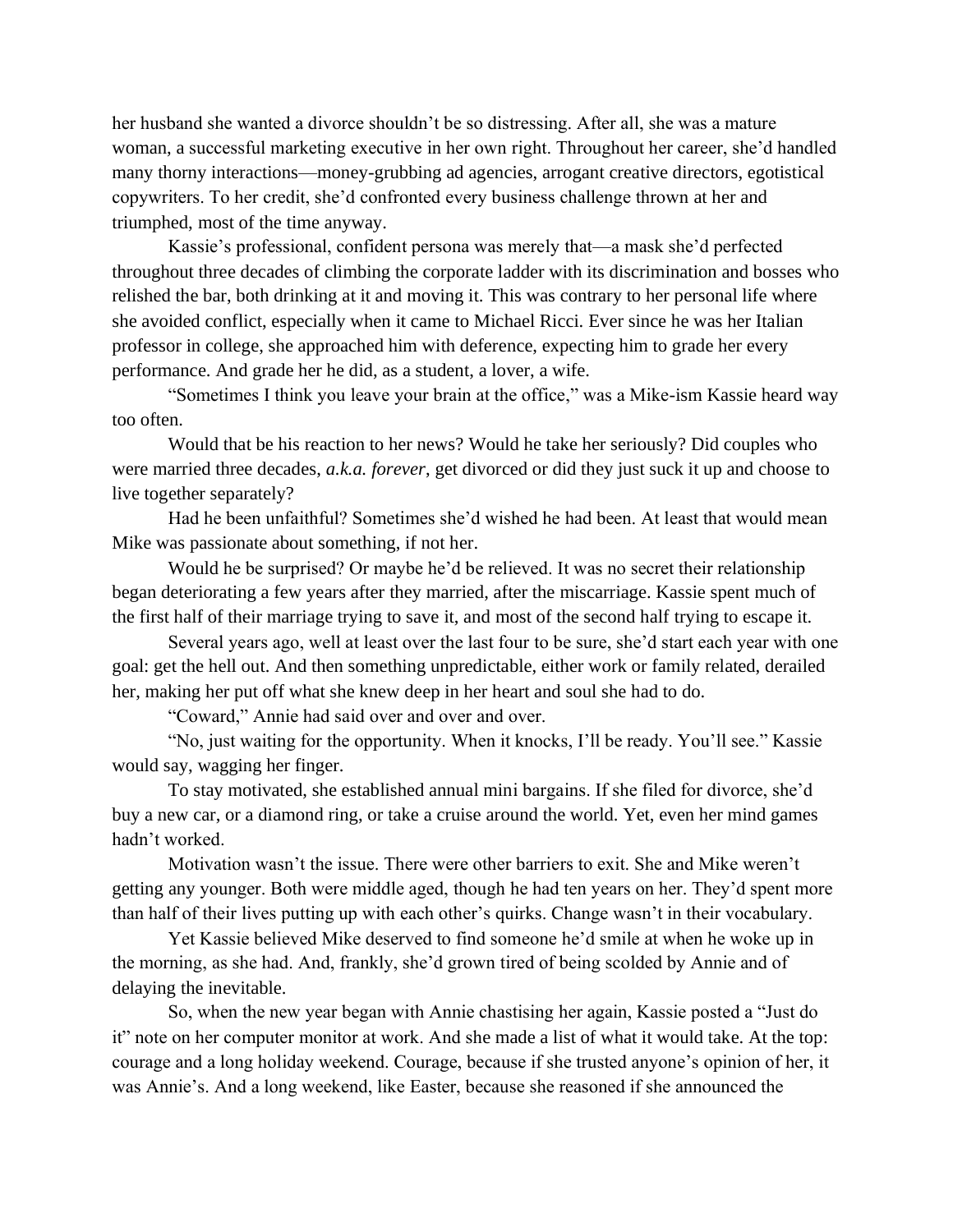divorce on a Friday, Mike would have the weekend to process and cool down before the next workweek began. And she'd have the weekend to celebrate—step two on her agenda. Ooh la la.

Earlier that week with D-Day approaching, an endless *you-can-do-this* message looped through her mind. Kassie felt as if her blood cells could breakthrough her skin and explode like Mentos in a bottle of Coke. The person she was about to confront wasn't some impersonal business associate. This was Mike, someone she once loved. Someone she'd expected would be the father of her children. She had to do something to keep her emotions in check the night before the big reveal or she might chicken out *again*.

Annie suggested a distraction might do the trick. "Take Mike out to dinner or a movie. Keep busy. The night will fly by. You'll see," Annie said.

Though a good idea, Kassie was skeptical. There was one problem. Thursday night had always been "Must-See TV" in the Ricci-O'Callaghan household. It was the night when America's sitcoms and dramas soared—the likes of *Cheers, Friends, Seinfeld, Grey's Anatomy*. Mike never did much else on Thursday nights other than watch TV, no matter the current lineup.

"Shoot me. I'm a homebody," he'd grumble.

Mike had his rituals, as most people do. Kassie accommodated his more often than not. On her way home from the office on Thursday nights, Kassie would buck traffic, struggle to find a parking space, and pick up a pizza for Mike from Boston's North End.

"If you can't get good pizza there, you can't get it anywhere," he'd say. Another Mikeism.

It didn't matter Kassie had to go out of her way to get his favorite pie or that she rarely ate pizza. Early on in their relationship, Kassie slipped into the habit of putting Mike's needs first. She wasn't proud of subordinating hers. In her way of thinking, habits created within a marriage—whether good or bad—became normalized and accepted. Over time, rationalizing her subservience toward Mike became Kassie's survival mechanism, as did her having a life outside her home.

Take Mike's pizza routine. Though Kassie would remind him his doctor had cautioned him not to eat pizza, Mike would eat it anyway. He always had it with pepperoni and mushrooms, just as he always ate Cheerios for breakfast. He'd wash down his pizza—not the Cheerios—with a beer or two, plunk his dishes in the sink for Kassie to wash, and then head for his favorite Barcalounger in the family room for an evening of comedy and drama. If this kept Mike happy and allowed Kassie some pseudo-freedom, that was fine with her.

So imagine her surprise when Mike said, "Let's do it," when she suggested they go out for dinner on a Thursday of all days. When he added, "Oh, date night. We haven't done that in a while," she had to admit his reaction was not what she expected. It'd been eons since they'd been there, done that. Nevertheless, she was delighted to check "plan Thursday night" off her list.

Other than feasting on lobster, dinner that evening at *Naked Fish* proved uneventful. Not much meaningful dialogue transpired between them anymore. Their conversations these days were often one-sided. Life with Mike was all about Mike, every day, all day—unlike the early years when Mike started his marketing consulting business, and Kassie's own marketing career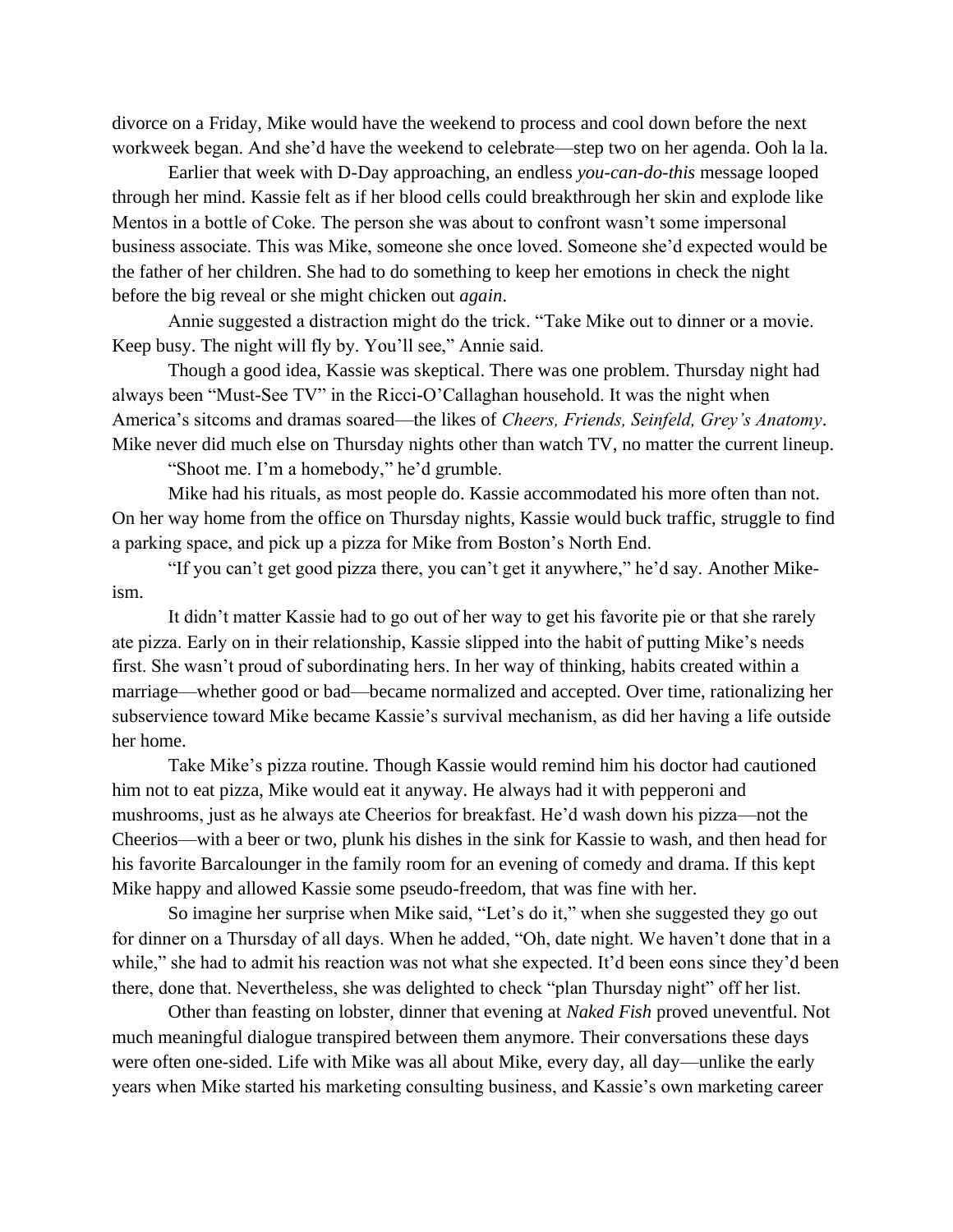looked promising. They had so much in common then, it seemed. Within a few short years, they'd become a power couple in Boston's advertising and marketing world.

Life was one big turn-on. Their dinner table repartee then was full of excitement, problem-solving, and luscious gossip about who was screwing who at the office, figuratively and literally. Sex often was their dessert served at the table, on the floor, against a door. Ah, those were the days.

Nowadays, Kassie would start, "How was your day?"

"Okay, how was yours?"

Then she might say something like, "We met with Sam today. You remember the asshole who-"

Only to have Mike interrupt with something like, "We just signed Eagle Bank today. They wanted to do TV ads, but we recommended they start with radio. Walk before flying..." He'd pause, expecting her to laugh.

She didn't. She'd let him ramble, inserting her travel plans into the conversation whenever he shut up and took a mouthful. He'd never remember she told him when and where she was going, but she knew she had. Her conscience was clear, at least somewhat.

A similar scenario repeated itself that night at dinner, without the sex. She reminded him she would be flying to Washington, D.C., over the weekend to pitch a new assignment to Georgetown University on Monday. When they returned home after dinner, Mike retired to his chair and the TV, and Kassie bolted to their bedroom, which they still shared…*imagine that*…presumably to pack.

Kassie had her rituals, too, most aimed at slowing the inescapable aging process. Despite the butterflies flittering from her stomach to her chest, or because of them, she stuck to her nighttime routine, detailed on green Post-it-notes with red tulips on her side of the double-wide bathroom mirror.

"You're not in college anymore. Take those notes down before I do," Mike said on more than one occasion. She loved them. Maybe because he hated them.

Although she knew the list by heart, she read it aloud. "Brush teeth, floss, remove makeup, moisturize all over, stretch, meditate."

She tried to relax on her mauve meditation pillow and changed up her usual practice, chanting instead the short and sweet words she and her lawyer drafted. With deep cleansing breaths, she began.

"Om. Mike, there's something we need to talk about.

"Om. We've been working on us for a very long time." *Not true, I've been working, he's been skating.*

"Om. I don't mean to hurt you, Mike, but I've filed for divorce.

"Om. It's not you…it's me." *Am I really going to say that?*

"Om. You'll be served papers next Tuesday. Where do you want to receive them?

"Om. Better here than at the office, eh?"

She bowed her head and raised a prayer to sweet Jesus and her mother to give her the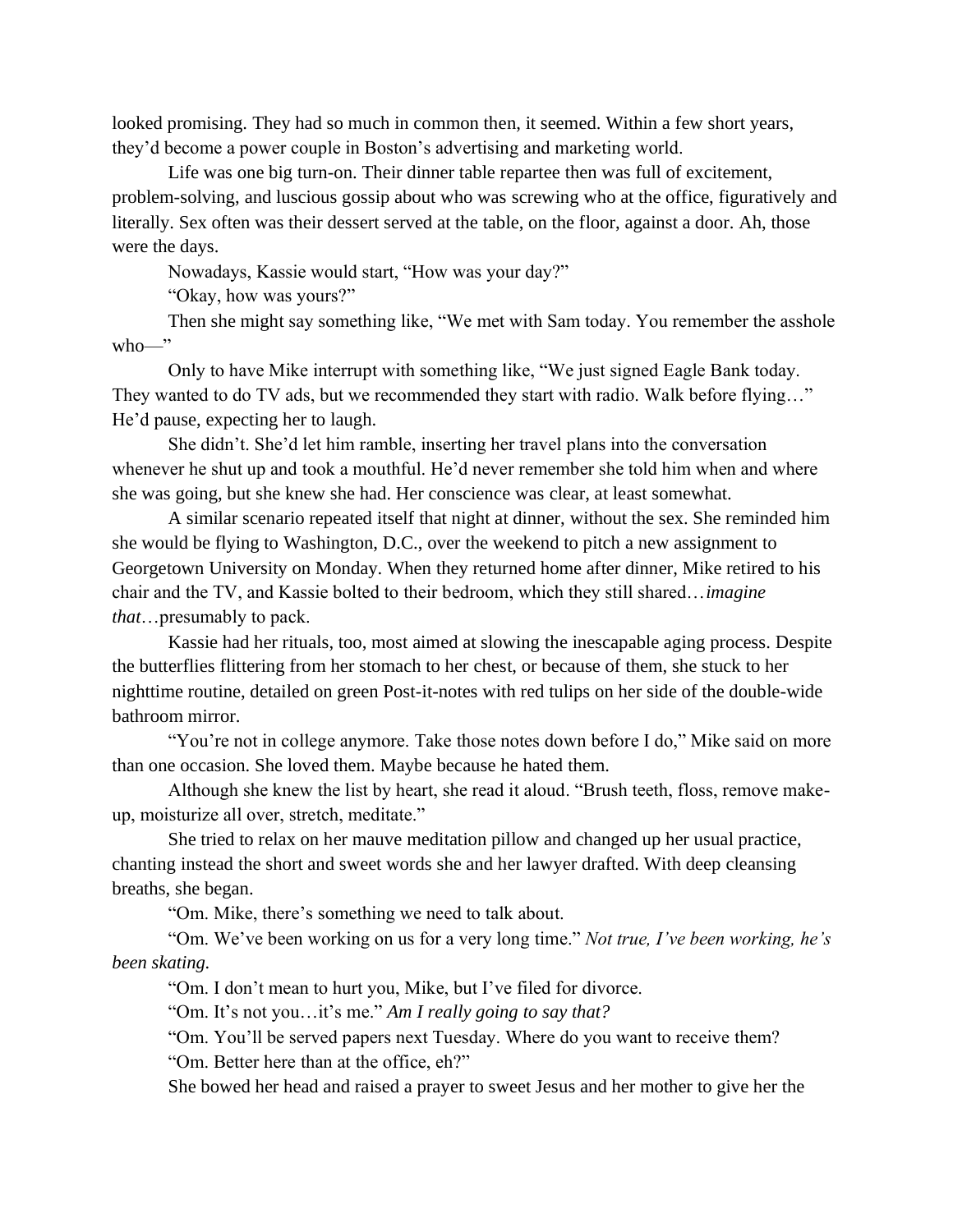courage and strength to survive the next twenty-four hours.

With that, Kassie popped a Tylenol PM for good measure, climbed into the California king waterbed she wished they'd replaced years ago, and with steamy visions of where she'd be sleeping the next night, sunk into a toasty, soothing sleep. For a while, anyway.

In a drug-induced fog, Kassie opened one eye. The bedroom was dark, except for a smidgen of light outlining the bathroom door at the opposite end of the bedroom. That was odd. She rolled over and searched for Baby Ben. She knocked over a soy candle and the familiar aroma of green apples floated in the air. Thankfully it wasn't lit.

Fumbling around, she found the clock. Without her glasses, Kassie pulled the clock right up to her face. Ten after two give or take. She never could remember if the clock was ten or twenty minutes fast. Kassie started setting her clock ahead five years ago as a New Year's resolution. She always tried to tackle one more thing before leaving the house, so she figured finagling with the clock would break a bad habit. Not so much. Instead, her brain recalculated the time, and she'd end up either late or right on schedule. It wasn't the problem solver she'd hoped it would be, but it entertained her. It may have even replaced a few of the brain cells the wine she drank had killed.

A quick swing of her arm and sweep of her leg across the bed confirmed Mike was elsewhere. With a grunt, Kassie threw back the heirloom quilt that once belonged to her mother and lifted herself out of the waterbed. She flipped on the lamp she and Mike had made from seashells they'd collected on the beaches of Cape Cod, sat on the wooden bed frame, and tried to figure out what was happening. In her mind's ear, she could hear Mike scold her for sitting on the edge of the bed.

*What are you trying to do? Break the bed? Flood the whole house?*

But then she heard moaning and got a whiff of an unmistakable odor wafting from the bathroom. A line etched between her brow. No doubt about it. Mike was puking.

#### *The lobster*?

She ambled toward the bathroom, giving her arms a good wake-up shake. "Gee whiz, Mike you must've pulled the short straw tonight. My lobster was de-licious!"

Kassie opened the bathroom door. She stood speechless.

## **Chapter 2**

KassieCare

*You've got to be kidding. Not again.* Kassie's hands covered her ears.

Sitting in the emergency room lobby at Boston Clinic in the middle of the night, she heard the sirens first in the distance, and then right on top of her as ambulances arrived. She never got used to their shrillness or their meaning. Somebody was in deep trouble.

It was déjà vu all over again. Her memories of Boston Clinic were vivid and heavyhearted. She'd never forget the day she was there long ago when she'd miscarried, and the many nights and days more recently as Patricia O'Callaghan, her mother, had fought and succumbed to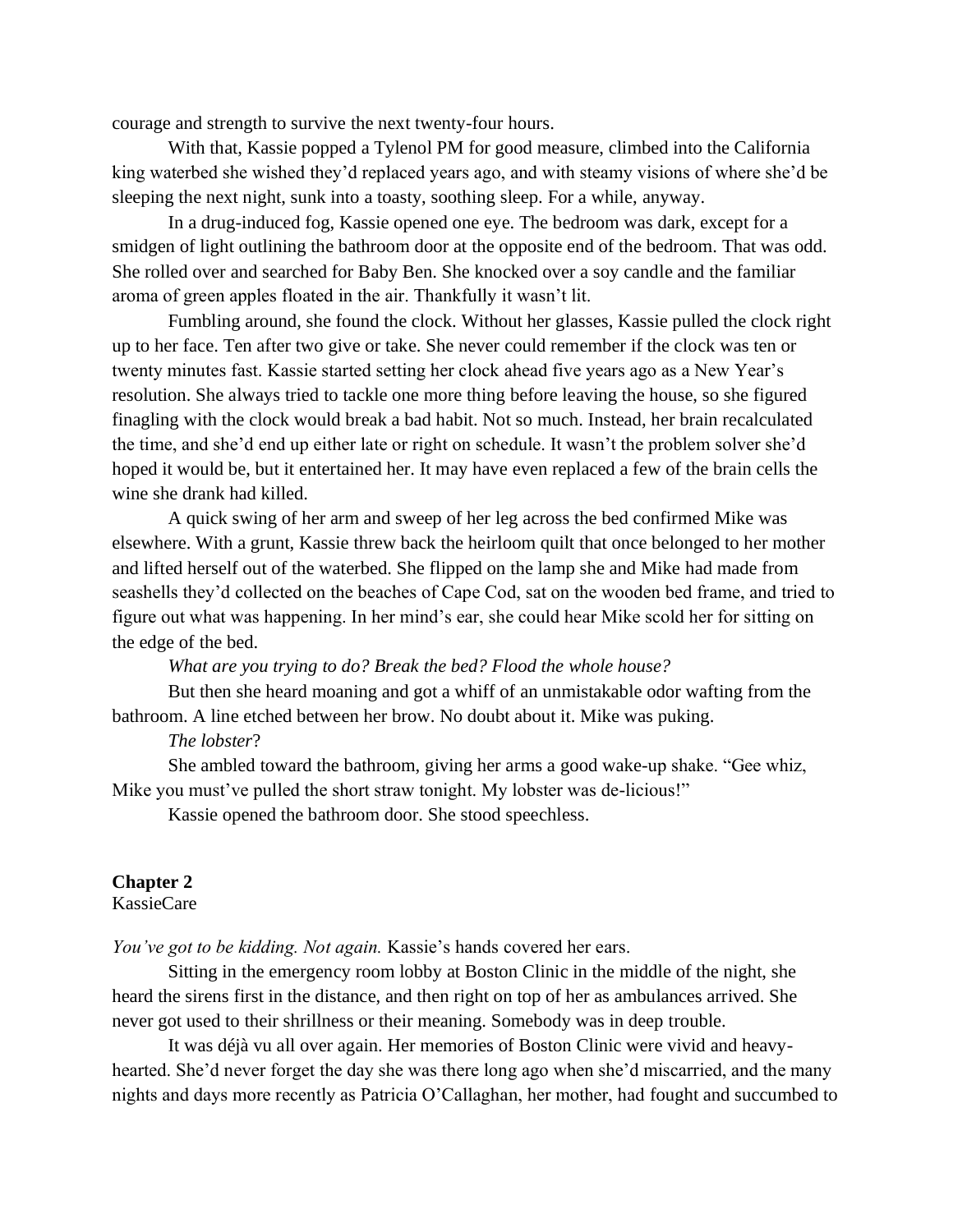lung cancer. Her death a year ago left Kassie parentless. *Adults need parents, too, don't they?*

Kassie guessed her mom wouldn't be happy she'd decided to go ahead with the divorce. She'd stayed with Mike mostly to appease her mom, who almost always defended him when Kassie broached the subject of divorce with her.

"It's up to you, KO, to do everything you can to save your marriage," her mother would say.

"I've tried. But you can be lonely even if you live with someone. Believe me, I know."

"But he's not an alcoholic. Doesn't beat you. Doesn't fool around. He puts a roof over your head and food on the table. And he *let* you have your own career. What else is there?"

"More. I want more. Someday I'll show you what more means."

Her mother didn't live to see what *more* meant to Kassie, but someday had arrived. Despite her well-thought-out game plan, she anticipated telling Mike she'd filed for divorce much the same way she approached going to the dentist—dreading it ahead of time, but breathing a sigh of relief when it was over.

Little did Kassie know going to the dentist would be like a walk in the park when that Good Friday was history. Things started to spiral from bad to are-you-kidding-me bad when Mike insisted she take him to the hospital. Collapsed on the bathroom floor, he looked pitiful. The color drained from his face. Crying. In all the years she'd known him, she'd never seen him tear up. Not for funerals, weddings, movies, nothin', never. There were times she doubted he even had tear ducts.

"I tried to pee," he'd said. "But the room swirled. I lost everything. I found the john, right?"

"Not to worry. I'll take care of it."

Kassie grabbed an oversized towel and draped it around his shoulders, making him look like a heavyweight boxer between rounds. She mopped up the curdled stinking mess, succeeded in not gagging, and sat on the cold white tile beside him.

"I need to go to the hospital." Mike rested his head on her shoulder.

"Now?"

"Yes, now."

She rubbed the back of his shirt which he'd soaked through and suggested if he tried to sleep, he could go to the doctor in the morning. Who wants to go to the ER in the middle of the night?

"Kassie, get me to the hospital. Now."

Something was terribly wrong, something beyond bad shellfish.

"You look like hell. Can you make it to the car, or should I call an ambulance?" Kassie was relieved when he chose to drive. No reason to wake the neighborhood.

Though almost a foot shorter than Mike, Kassie had muscles enough to hike him to his feet. At just over six feet and two-hundred pounds, Mike loomed larger than he was, especially when Kassie stood by his side. They would never pass as the perfect Hollywood-looking couple, though their romance was as volatile. But it didn't matter to them. The difference in their size,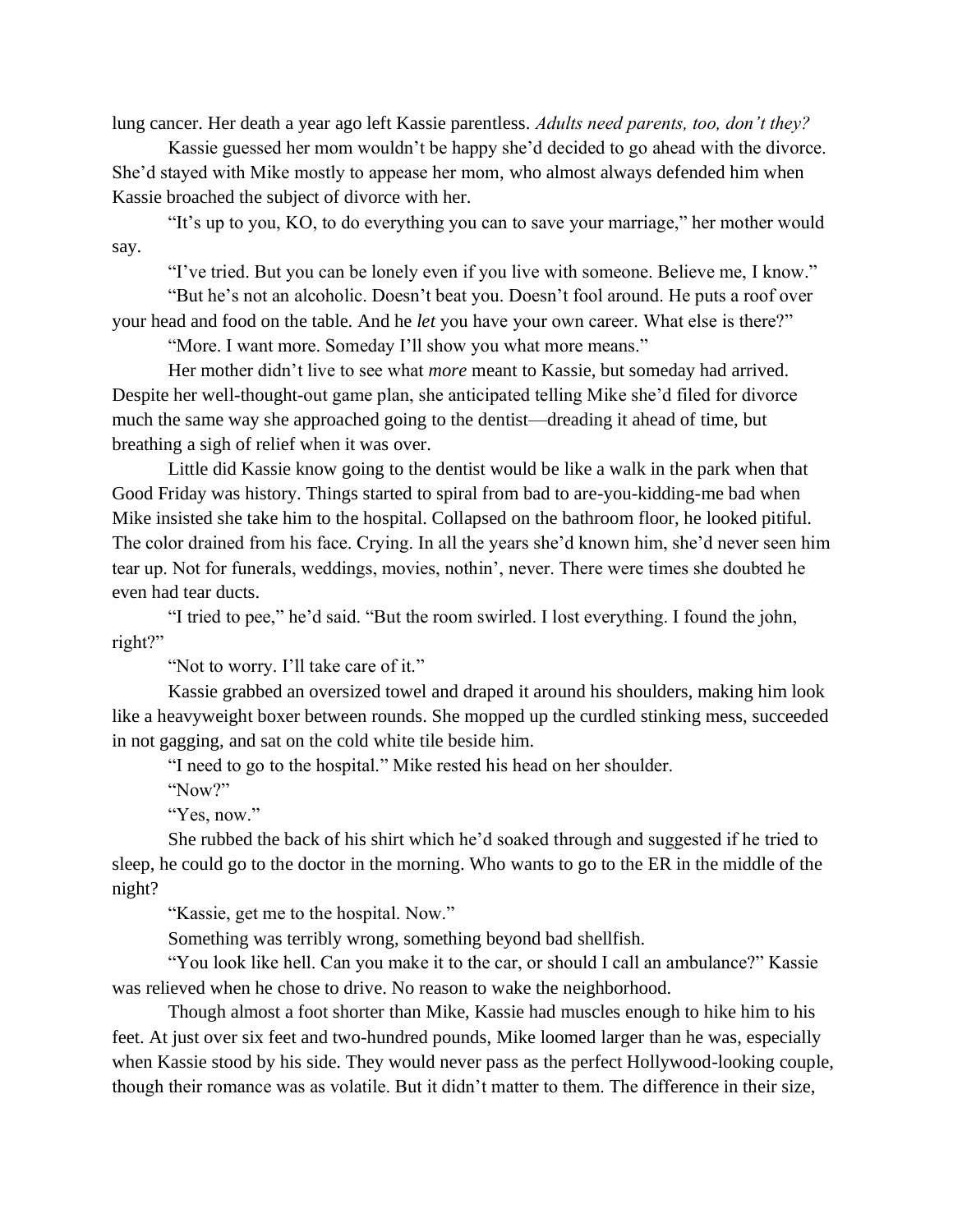they'd agreed, was one of the things that attracted each to the other in the first place.

She curled her arm under his armpit. "Heave ho. Let's get you up."

As he stood, she saw the tears up close streaming down Mike's unshaven, handsome face. Her heart throbbed over what could have been. Her eyes blinked, stifling her own waterworks.

Mike shuffled into the bedroom, still with the towel around his slumped shoulders, and perched himself onto the wooden bed frame and scowled. "Don't say a word."

She swallowed so hard her left ear popped.

"Let's get you dressed." Kassie wiped his face with a warm wet washcloth. "Better?" "I'll need your help. Get me clean underwear."

*What?* Kassie had never been in his bureau. Mike had proclaimed it off limits to her. When they were first dating—not quite cohabiting—in Columbia, Missouri, he taught her to fold his clothes to his specifications, and then he'd put them away. She respected his privacy then. He was her college professor, and she'd do just about anything for him, especially when it involved his boxer shorts. Once they married, the laundry routine continued. She never gave it much thought as it was one less chore she'd have to do around the house.

"Second drawer."

"Good thing we dumped all those old, decrepit undershirts and shorts!" Kassie tried to lighten the mood. Mike didn't laugh, or maybe he wasn't listening, which was more likely the case.

Mike dressed with a little grunt here, and a big grunt there. Or maybe it was a little fart here, a big fart there. You never could tell with Mike. Whatever noises Mike emitted woke Topher, Kassie's yellow tabby, who had curled up on her side of the bed. Topher yawned, stretched, and swiped his white paw over his sleepy eyes as cats do. *What are those humans doing at this strange hour?* 

"I think I'll try to pee again." Mike headed back to the bathroom.

Kassie fussed around the room, mumbling to Topher about neither of them having a good night's sleep. Not the best day to be sleep deprived. After a few minutes, she checked on Mike. He stood there with a pained grimace on his face.

"No luck?"

"No luck."

"Mike, your feet! They're swollen big time. Oh my God! Can you wiggle your toes?" Mike looked down and tried. "No, not really. Salt from dinner, ya think?"

"You'll need to wear your flip-flops. I'll go find them. Don't go anywhere." Kassie threw her hands in the air.

She left him to finish dressing and ran downstairs. She dug through the hall coat closet and found an old pair of cheap black flip-flops from last summer. A stack of five Red Sox hats caught her eye. Sorting through them, she grabbed her favorite red one. A gift from a friend. She closed her eyes, breathed in its lingering scent, and smiled. *It won't be long.*

She ran upstairs, tossed the hat on the bed, missing Topher's head by a hair. "How you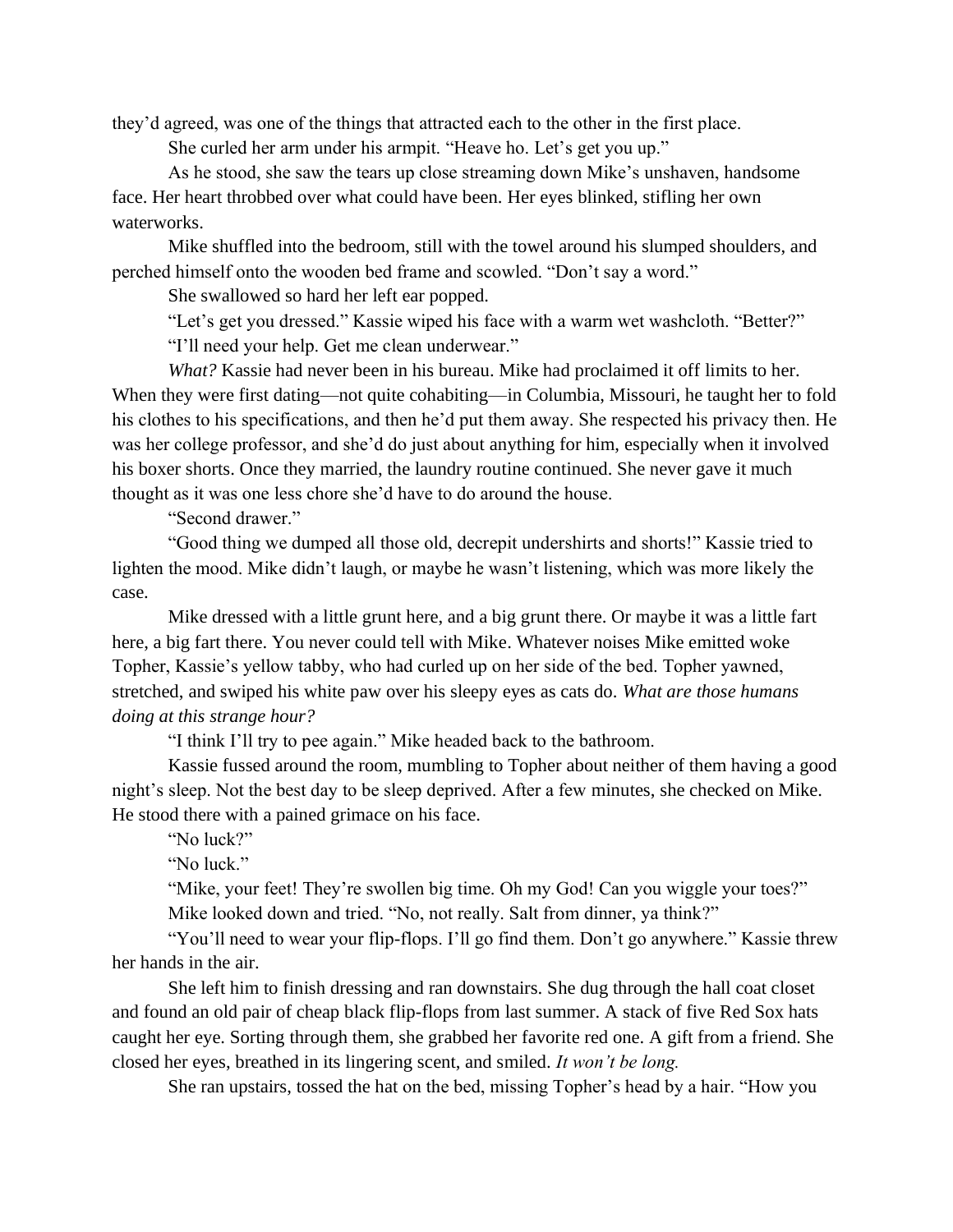doin'? You ready?"

"I am, but you may want to wear something else."

Kassie glanced down at her short black silk nightgown. *Oh crap, can't go like this.*

Topher had moved from the bed to the honey-colored chaise lounge, resting his head on the lap of the dark tan teddy bear with a pink and blue plaid bow Mike had given her when she was pregnant years before. It had survived even if the baby and their marriage hadn't. The chaise lounge was once upon a time Kassie's favorite chair, especially when losing herself in a murder mystery. After she'd adopted Topher, saving him from almost certain death, he in turn adopted the chaise. She nudged him and swiped her jeans and the black turtleneck she'd thrown there after dinner. Cat hair be damned.

"Do you need help getting downstairs?"

"No, I don't think so. Don't forget your phone."

Kassie unplugged it. Though fully charged, she took the charger anyway and headed downstairs to her office. She grabbed her wallet from her purse and threw everything in her black leather briefcase.

Almost on autopilot and without checking "Topher's care" list she'd posted on the inside of the pantry, Kassie went into the eat-in kitchen and filled Topher's food and water bowls. They should be back home in time to give him his meds.

She filled a water bottle for herself and shouted to Mike, who had begun his measured descent.

"How about a bottle of water for the road? Might that help?"

"You're kidding me, right?"

"No, I'm not. How do you expect to pee if you don't have enough fluids in you? Less soda and more H2O might do you some good."

"Whatever. Which car we taking?"

"Mine. Does it matter?"

"Sure. If I'm gonna puke again, I don't want to be in my car!" He laughed alone. Not quite a Mike-ism, but typical Mike, a side of him Kassie came to ignore with practice.

She tossed her briefcase into the backseat and helped him into the car.

"Planning to drop me at the hospital and then go to the office?"

"No, but I might as well work on my Georgetown presentation while I'm waiting for you to be examined. Remember I'm heading down there this weekend?"

Kassie bit her lower lip at the lie and backed the midnight blue Mercedes out of the oversized two-car garage. She checked the gas gauge. Half full? Half empty? Didn't matter. She had plenty to get them to the hospital. The trip from Newton to Boston on I-90 should be quick at that hour.

"Where's your transponder?" Mike said in between heavy breaths.

"Right here on the visor. Hang in there, Mike." She touched his arm with assurance. "Not much traffic at this hour."

And she was right. Kassie wheeled the Mercedes into a familiar parking spot in front of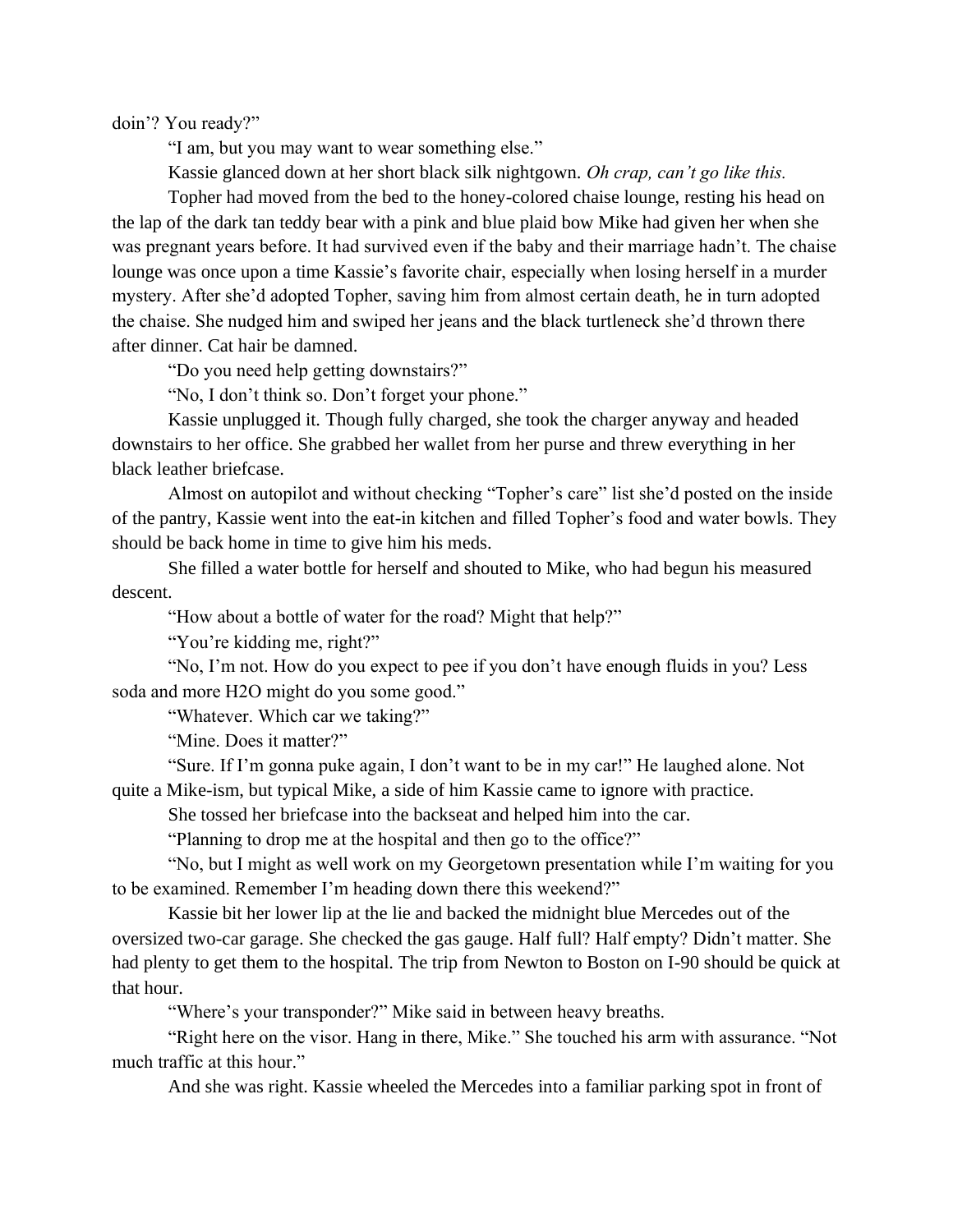the ER as if it was reserved for her. She leaned toward the steering wheel and kissed it. "Good girl," she whispered. At least the car could be called that.

#### **Chapter 3**

Lady In Waiting

Kassie peered into the ER lobby that was lit up as bright as a highway construction site at night trying to anticipate how long they'd have to wait. If only she were clairvoyant like her mom swore she was. Though she never claimed to have ESP, Kassie thought it wicked cool her mom had bestowed that superpower on her when she was growing up.

As a child, there were the times when the phone would ring, and Kassie would announce who was calling before her mom answered it. Or they'd be at a restaurant, and she'd predict a waiter would drop a stack of plates, and then before she could count to ten, *crash*.

"What do you think's gonna happen?" her mom would ask ahead of an upcoming family or sporting event. "Will Aunt Emma bring her dreadful pasta to the picnic? Who's gonna win, Yankees or Red Sox? What's the score going to be?"

"I don't know what will happen. It doesn't work that way. I just watch and listen to what people say and do, and then sometimes something inside me stirs. I'm an observer of life, and just lucky in my guesses, I guess."

There were times, though, Kassie shocked herself because the sensations that bubbled up from somewhere deep in her gut were vivid, intense, and foreboding. She couldn't ignore them. Like the day the principal walked into her third grade class. She sensed he'd call her name even before he did. And when she saw her mother waiting in the principal's office, she knew her father had died. Why else would her mother show up at school on Friday the thirteenth? *Freaky!*

Still, Kassie refused to totally buy into her mother's ESP theory. Rather, she attributed these strange occurrences to a finely tuned intuition fueled in part by reading the Stephen King books lining her bookshelves. As an adult traveling around the country, she'd often track down fortune tellers for a palm or tarot card reading. Over time, their prognostications scared Kassie shitless because of their similarity whether it was a psychic in San Francisco, Scottsdale, or Seattle. Didn't matter.

Starting in her twenties when each foreshadowed some version of "A younger man will come into your life and turn your world upside down," she interpreted it to mean she'd have a son someday. But when their single-focused prophesy continued unfulfilled into her forties, she halted the useless psychic research into her future. Enough of that insanity. Instead she'd take her chances on her own magical powers to guide her destiny, be it good or bad.

If her mother was right, how did Kassie not foresee this trip to the ER? She inhaled deeply to conjure up whatever inner force she possessed. Squinting her eyes to get a better view, she concluded the ER looked alive but not crazy busy. She took it as an optimistic sign they'd get in and out fast.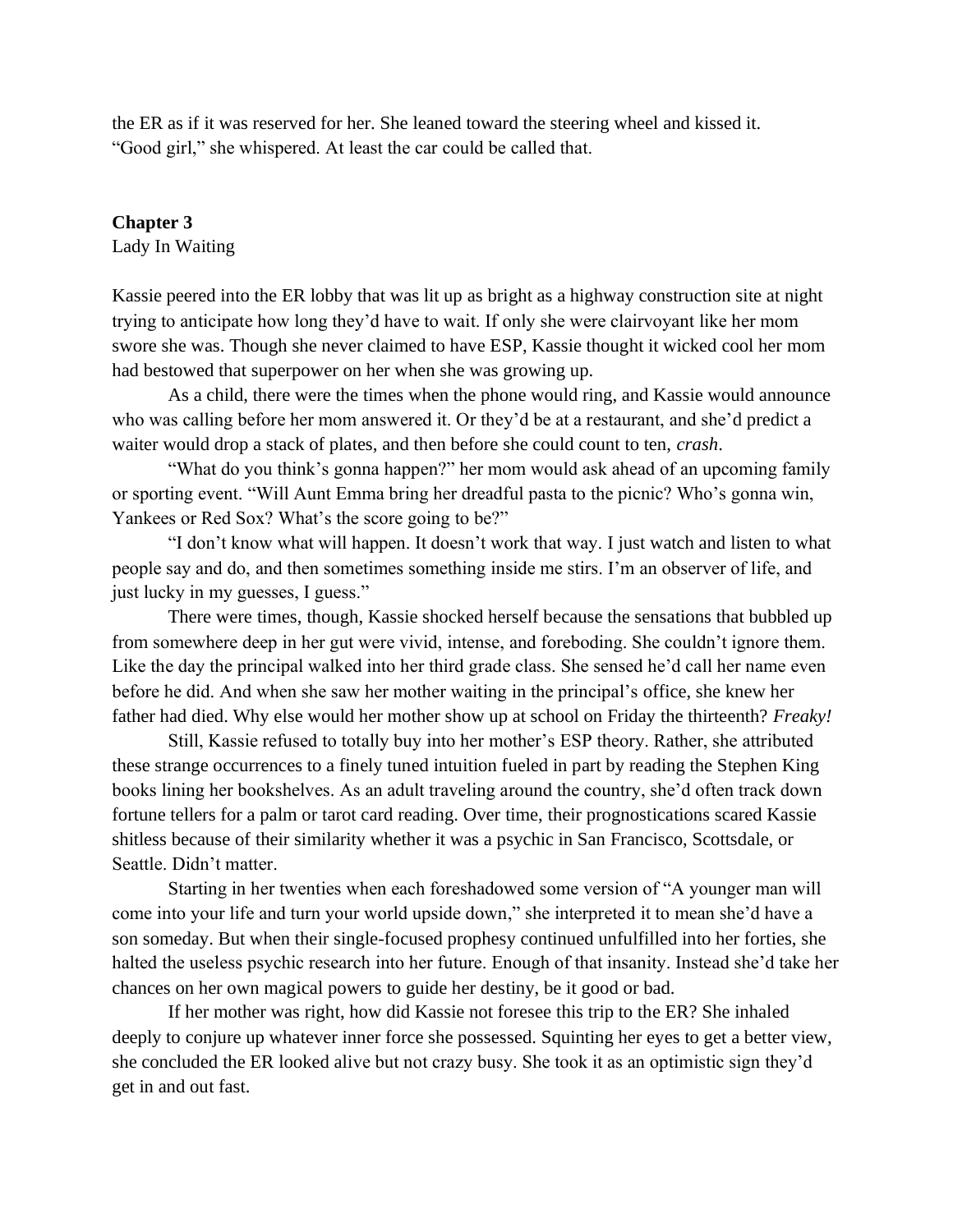"I'll get a wheelchair."

"Don't bother. I can walk."

No sooner had she jumped out of the car to open the door for Mike when a tall goodlooking black man in blue scrubs approached their car.

"What have we got here?"

"It's my back, doctor."

"I'm Tommy Thompson. A nurse. Not a doctor. Let me grab a wheelchair."

Kassie leaned into the car, clenched her teeth, and whispered, "Your back? Since when?" "He's not a doctor. Damn it. I'll wait to talk to a doctor." Mike stared straight.

"Why because he's black? Or because he's a male nurse? Can't you stifle it for once in

your life?"

Mike held onto the car door for leverage and settled his rear into the wheelchair.

"It's not too hectic tonight, so I'll take…oh, I'm sorry, sir, what is your name?" "Mike. Mr. Mike Ricci."

"Okay, Mr. Mike, I'll take you right into an examining room. And Mrs. Ricci, please go to the main desk. The staff there will take your husband's information and get him checked in."

Relieved to get away from Mike even for a few minutes, she walked through the sliding glass doors chuckling. Tommy Thompson gave as good as he got. *How do you like them apples, Mike?*

She fumbled through her briefcase to retrieve their insurance information and filled out and signed the paperwork. She noticed the Wi-Fi password on a poster and logged on. No messages yet. The redeye from San Francisco wasn't due for another three hours. Enough time to have Mike examined and back home, she hoped.

"Could you tell me where Mike Ricci is? My husband?" She almost choked. Her words tasted as bitter as a mouthful of kale.

"Just have a seat, Mrs. Ricci. We'll let you know when you can see him. The waiting room's over there. Is that your car outside? You'll need to move it to the garage."

*Gulp*. She'd recently attended an international travel safety course sponsored by her company where she learned in graphic detail how bad people in this world operated. Parking in a dark, poorly lit garage in the middle of the night especially alone was something to be avoided at all cost. She knew if she were going to divorce Mike and be on her own, she'd have to overcome fears like these, no matter if they were rational or not. She took a deep breath and obeyed the admitting nurse who had the power to make her time there miserable if she was so inclined.

"Excuse me. Would it be possible, I mean, may I leave my case with you, here, while I move my car? Please? I'll just take my keys." Kassie waved her carabiner.

When she returned unharmed, she strode down the hall to the all-too-familiar waiting room. She'd been there before when her mother was ill. She studied the room, assessing her seating options. Something had changed. Wood-framed couches and chairs with complimentary cloth cushions of royal blue and forest green stripes replaced the metal and black vinyl chairs. Hand sanitizer stations stood guard on both sides of the entryway, as well as in the middle and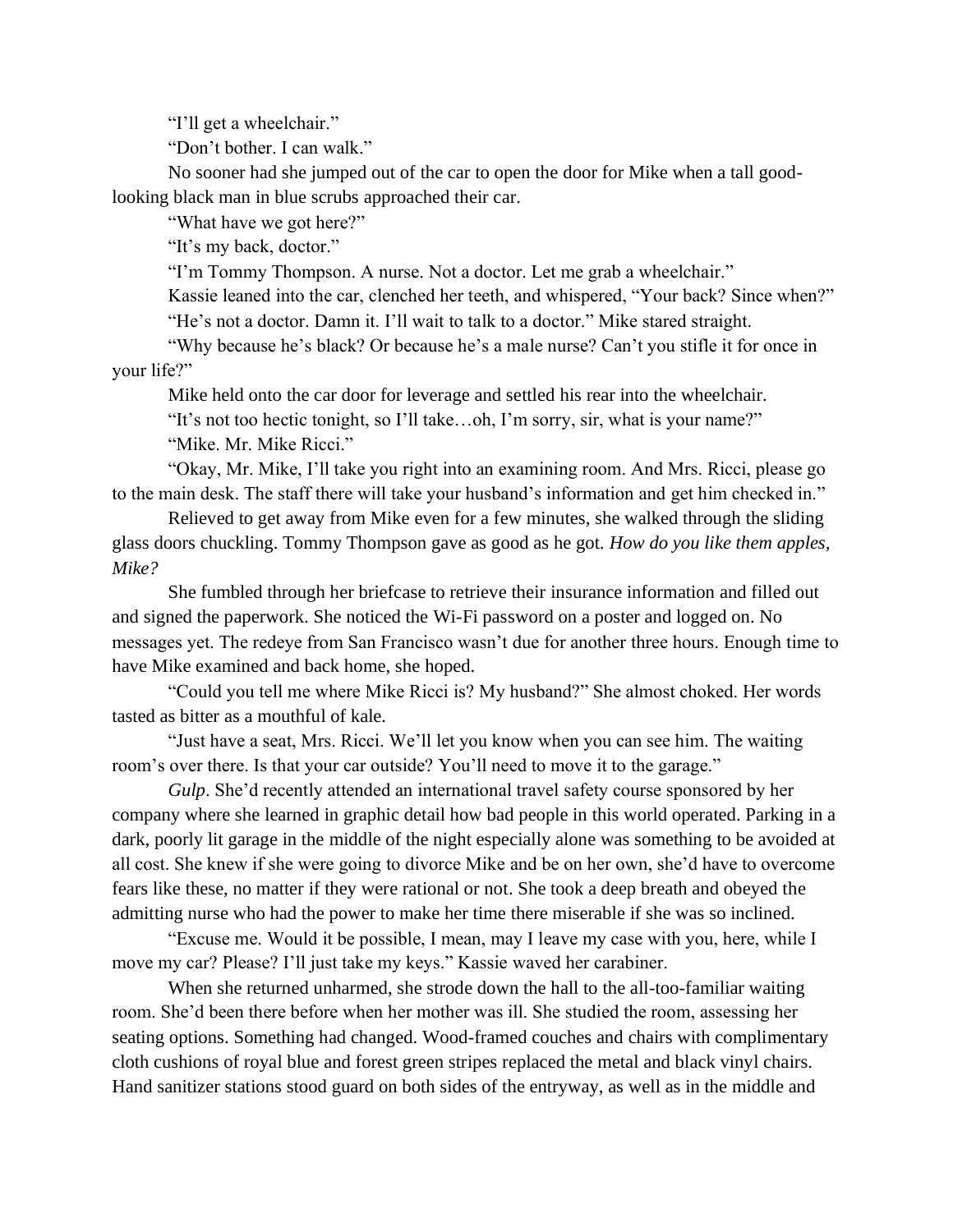far corners of the room. Germs better beware.

Taking the not-so-subtle hint, Kassie availed herself of the cold gooey gel and chose a seat in the far corner facing the doorway so she'd see when someone came to get her.

But no one came, at least not within the fifteen minutes Kassie allocated as waiting time. She heard sirens approaching, reminding her of her mother's lengthy decline and demise.

"Mom, if you're watching, you better have my back today," she prayed.

Her stomach gurgled in response. *Tea, I need tea. What are my choices?* There were no Starbucks or Dunkin' Donuts on site. The 24-hour coffee shop was in another building. She didn't want to be too far away in case Mike was ready to leave.

"Pardon me," she whispered. "Is there somewhere to get tea around here?" She lifted her index finger and gestured a circle.

The same admitting nurse raised her eyes from the computer screen and peered over her tortoise-shell glasses. "Just vending. Down the hall on the right."

"Oh yes, I forgot. Thanks, any word yet on Mike Ricci, my husband?" Again that word. Again that hint of bitterness in her voice and her mouth. Was she being punished with this constant reminder she was about to take steps that would change the whole husband-wife until death do you part thing? She wondered if ex-husband would roll off her tongue any smoother.

"No, I'm sorry," the nurse replied in full voice. "Not yet. The chief resident is with him now. These things take time, especially at night. If they're running any tests, it could take twice as long to get the results, you know."

Another déjà vu moment. Kassie knew all too well.

Tiptoeing down the empty hallway, she tried to silence the *clickety-clack* of her heels. *Should've worn my Skechers.* She imagined the hospital's infrastructure asleep, regenerating itself as the human body did. God forbid she disturbed or slowed down that process.

Kassie found the small windowless room that housed the vending machines. She crossed her arms and stared at them. Who invented these cretins anyway? Did they replace automats she and her mom visited in New York City when she was little? She'd call them food prisons where only exact change could free boiled ham and processed cheese sandwiches and slices of lemon meringue pies from their jail cells. Or were they another method for the mob to monopolize an industry and make a shitload of money? Maybe a little of both. Didn't matter.

There they were. Three vending machines standing idle side-by-side beckoning her to feed them so they could feed her.

Kassie took the smallest bill she had in her wallet and checked for a change machine. No luck. She stepped back, eye-balling them. Which would take a five and make change? The "Exact change only" light on the candy and coffee machines flashed. Only the one with wimpylooking sandwiches would take her five. She purchased a turkey and cheese on what she expected was soggy day-old rye bread and scooped up the change she'd need to buy a lukewarm cup of tea. The sandwich found its way into the green trash bin with a loud *kerplunk*, and the tea went down the hatch. On the way back to the waiting area, she swung by the ladies' room.

"I'm cleanin' here," a tiny pretty woman said with a thick accent. Was it Turkish or